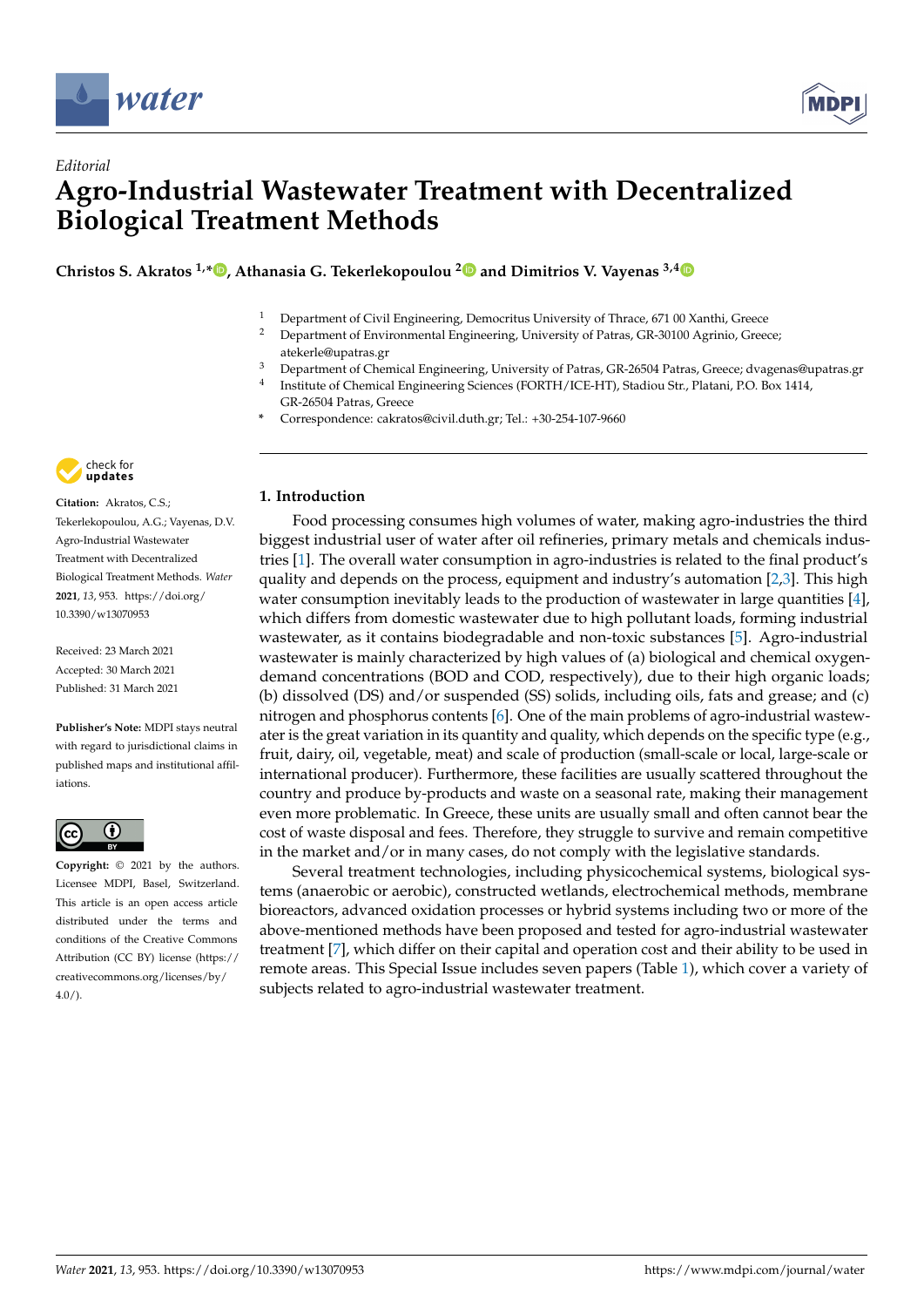<span id="page-1-0"></span>**Reference Keywords Authors Title Wastewater Type Treatment Method** [\[8\]](#page-3-7) zeolite; secondary cheese-whey; ammonium removal; adsorption experiments; column experiments Kotoulas, A.; Agathou, D.; Triantaphyllidou, I.E.; Tatoulis, T.I.; Akratos, C.S.; Tekerlekopoulou, A.G.; Vayenas, D.V. Zeolite as a Potential Medium for Ammonium Recovery and Second Cheese Whey Treatment Second Cheese Whey **Adsorption** [\[9\]](#page-3-8) zeolite; secondary cheese whey; ammonium removal; column experiments; continuous flow; plant growth experiments Kotoulas, A.; Agathou, D.; Triantaphyllidou, I.E..; Tatoulis, T.I.; Akratos, C.S.; Tekerlekopoulou, A.G.; Vayenas, D.V. Second Cheese Whey Treatment Using Zeolite under Continuous Flow Mode and Its Application on Wheat Growth Second Cheese Whey Adsorption, biological [\[10\]](#page-3-9) Patent Blue V; Langmuir isotherm; Freundlich isotherm; SEM; removal efficiency Giri, B.S.; Goswami, M.; Kumar, P.; Yadav, R.; Sharma, N.; Sonwani, R.K.; Yadav, S.; Singh, R.P.; Rene, E.R.; Chaturvedi, P.; Singh, R.S. Adsorption of Patent Blue V from Textile Industry Wastewater Using Sterculia alata Fruit Shell Biochar: Evaluation of Efficiency and Mechanisms Textile Adsorption [\[11\]](#page-3-10) Leptolyngbya; Limnothrix; wastewater treatment; biodiesel; attached systems Tsolcha, O.N.; Tekerlekopoulou, A.G.; Akratos, C.S.; Aggelis, G.; Genitsaris, S.; Moustaka-Gouni, M.; Vayenas, D.V. Agroindustrial Wastewater Treatment with Simultaneous Biodiesel Production in Attached Growth Systems Using a Mixed Microbial Culture Dairy, winery and raisin whiery and raism<br>
Wastewater Biological [\[12\]](#page-3-11) orange juice processing waste; biomass valorization; xylanolytic bacteria and yeasts; endo-1,4-β-xylanase activity; 1,4-β-xylosidase activity; hemicellulose hydrolysis; lactic acid bacteria (LAB); acetic acid bacteria (AAB) Zerva, I.; Remmas, N.; Ntougias, S. Diversity and Biotechnological Potential of Xylan-Degrading Microorganisms from Orange Juice Processing Waste Juice Processing Waste Biological [\[13\]](#page-3-12) formulated diet; integrated multitrophic aquaculture; microbial community; functionality; sustainability Deng, Y.; Zhou, F.; Ruan, Y.; Ma, B.; Ding, X.; Yue, X.; Ma, W.; Yin, X. Feed Types Driven Differentiation of Microbial Community and Functionality in Marine Integrated Multitrophic Aquaculture System Aquaculture Biological [\[14\]](#page-3-13) constructed in-stream wetland; groundwater inflow; nitrate; non-point pollution; nutrient reduction; phosphate Kill, K.; Pärn, J.; Lust, R.; Mander, Ü.; Kasak, K. Treatment Efficiency of Diffuse Agricultural Pollution in a Constructed Wetland Impacted by Groundwater Seepage Agricultural Pollution Constructed wetlands

**Table 1.** Summary of the seven papers published in the Special Issue "Agro-Industrial Wastewater Treatment with Decentralized Biological Treatment Methods" in the Water Journal [\(https://www.mdpi.com/journal/water/special\\_issues/water\\_agro-industrial\\_wastewater\\_decentralized\\_biological\\_treatment,](https://www.mdpi.com/journal/water/special_issues/water_agro-industrial_wastewater_decentralized_biological_treatment) accessed on 8 March 2021).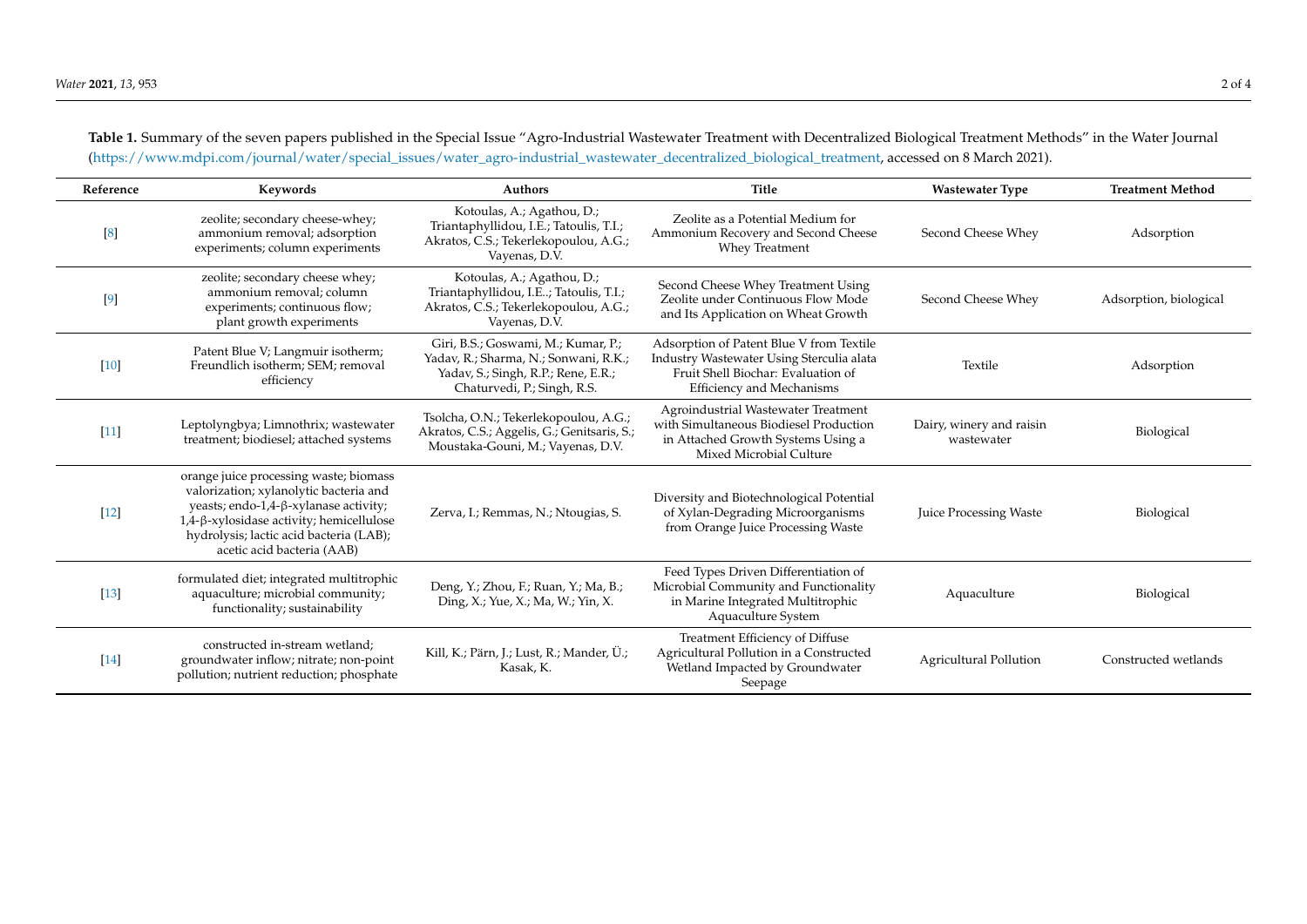## **2. Summary of This Special Issue**

A variety of agro-industrial wastewaters and treatment methods are presented in the papers discussed in this Special Issue. Two of the papers [\[8,](#page-3-14)[9\]](#page-3-15) focus on the use of natural zeolite in second cheese whey treatment, aiming to adsorb and recover nitrogen. The first paper [\[8\]](#page-3-14) presented laboratory-scale experiments using artificial wastewater and second cheese whey. In these sorption experiments, different zeolite granulometries and ammonium concentrations were used. The results indicated that zeolite granulometry had no significant effect on ammonium sorption. Furthermore, column sorption experiments indicated that ammonium removal rates exceeded 96% in the first 120 min of operation, for both artificial wastewater and second cheese whey, while COD removal was approximately 40%. Desorption experiments also showed that ammonium and organic matter were not easily released from zeolite, indicating the potential use of saturated zeolite for soil amendment. The follow-up study [\[9\]](#page-3-15) included continuous flow column experiments, which also proved the ability of zeolite to adsorb nitrogen from second cheese whey, achieving an adsorption capacity of 15.30 mg  $NH_4^+$ -N/g. The saturated zeolite was used in plant growth experiments, which showed a positive effect of saturated zeolite on the plant production. Both studies proved the potential use of zeolite for second cheese whey treatment, either as an adsorption filter, or as potential substrate in biological trickling filters and constructed wetlands. Giri et al. [\[10\]](#page-3-16) also examined adsorption as a potential treatment method. In their study, biochar prepared from Sterculia alata fruit shells was used to remove dye. The laboratory-scale experiments showed that the produced biochar could succeed a maximum adsorption capacity of 11.36 mg/g when 40 g/L of biochar was used and the dye initial concentration was 500 mg/L. Scanning electron microscopic (SEM) images showed the possible existence of a multilayer-type adsorption.

Dairy, winery and raisin wastewater were treated using cyanobacteria cultures, to examine their treatment efficiency and their ability to produce microbial lipids as biodiesel feedstock [\[11\]](#page-3-17). Attached growth biological systems were mainly examined by Tsolcha et al. [\[11\]](#page-3-17), using a mixed microbial culture dominated by *Leptolyngbya* and *Limnothrix* species. The laboratory-scale experiments showed that, for all three wastewaters types tested, the organic matter removal efficiency exceeded 95%. Furthermore, dairy wastewater recorded the highest attached biomass productivity (5.03 g m<sup>-2</sup> day<sup>-1</sup>). Zerva et al. [\[12\]](#page-3-18) isolated xylan-degrading microbiota from orange juice processing waste to access their biotechnological potential to serve as biocatalysts for citrus biomass valorization. The isolated microbial strains included isolates belonging to *Pseudomonas psychrotolerans* and *P. oryzihabitans,* while Illumina data showed the dominance of lactic and acetic acid bacteria and of the yeasts *Hanseniaspora* and *Zygosaccharomyces*.

The effect of feed types, fresh frozen fish diet (FFD) or formulated diet (FD) on microbial community diversity in integrated multi-trophic aquaculture (IMTA) was examined by Deng et al. [\[13\]](#page-3-19), as microorganisms affect element cycling, energy flow and farmed-species health. The results showed that cyanobacteria dominated the FFD pond, increasing nitrogen fixation. On the other hand, *Sulfurovum* and *Desulfobulbus* dominated in sediments correlated to sulfur transformation.

Kill et al. [\[14\]](#page-3-20) used free water surface CWs to treat agricultural runoff. CWs in this study were found to be effective in total phosphorus (TP) and phosphate ( $PO_4-P$ ) removal as they achieved removal rates of 20.5% and 16.3%, respectively.

**Author Contributions:** Conceptualization, C.S.A.; A.G.T. and D.V.V.; methodology, C.S.A.; A.G.T. and D.V.V.; writing—original draft preparation, C.S.A.; A.G.T. and D.V.V.; writing—review and editing, C.S.A.; A.G.T. and D.V.V.; supervision, C.S.A.; A.G.T. and D.V.V. All authors have read and agreed to the published version of the manuscript.

**Funding:** This research received no external funding.

**Data Availability Statement:** No new data were created or analyzed in this study. Data sharing is not applicable to this article.